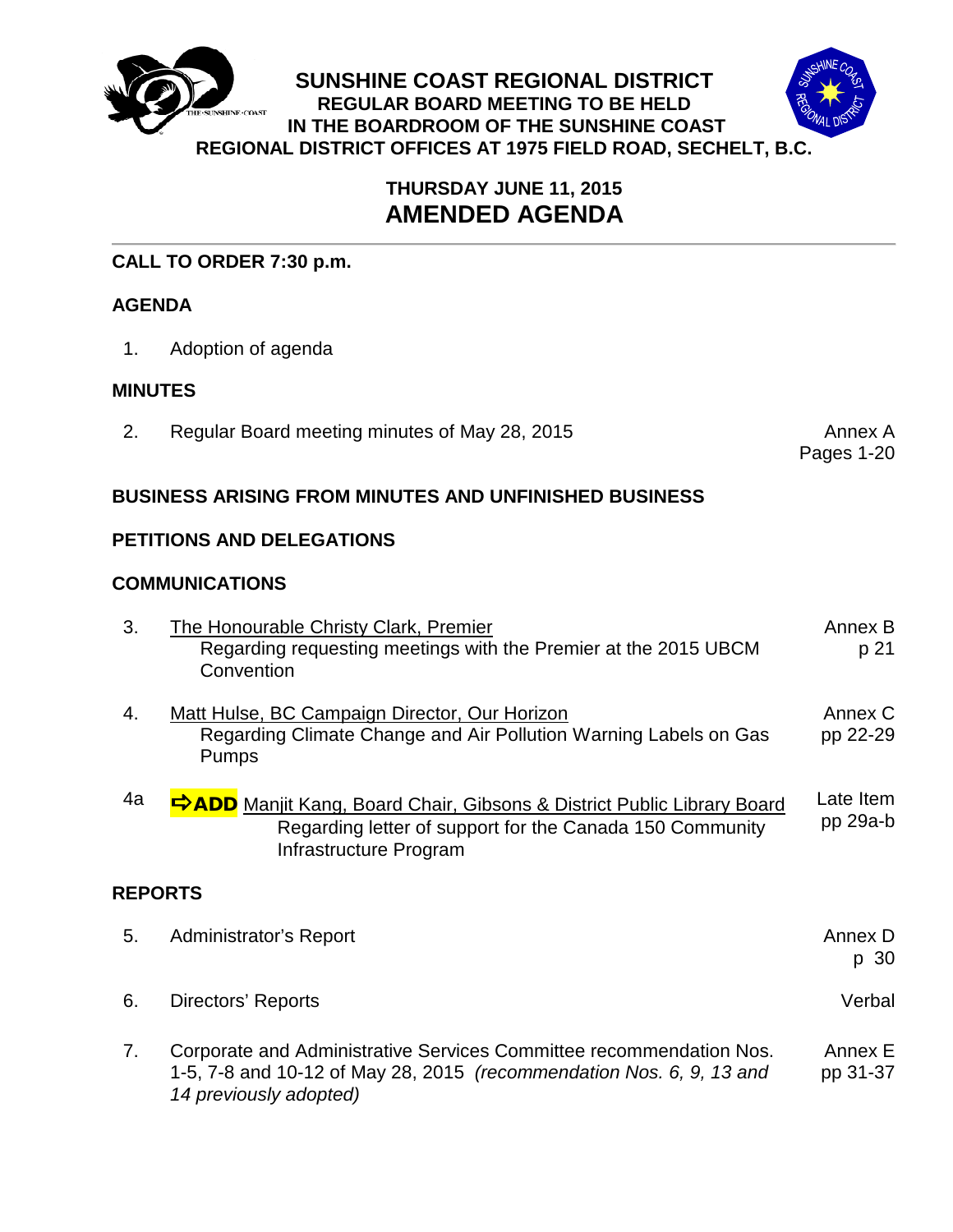7a **→ ADD** Planning and Development Committee recommendation Nos. 3 and 13 of June 11, 2015 Late Item pp 38-39

#### **MOTIONS**

- 8. THAT the Public Hearing for *"Sunshine Coast Regional District Zoning Amendment Bylaw No. 310.158"* (Goldmoss) previously scheduled for June 17, 2015 be cancelled per the request of the applicant.
- 9. THAT Director Winn be authorized to attend the AVICC Solid Waste Management Workshop in Nanaimo on June 19, 2015;

AND THAT Director Winn be paid stipend and expenses for attendance at the AVICC Solid Waste Management Workshop in Nanaimo on June 19, 2015.

#### **BYLAWS**

#### **NEW BUSINESS**

#### **IN CAMERA**

THAT the public be excluded from attendance at the meeting in accordance with Section 90 (1) (f) and (k) of the *Community Charter* "law enforcement..." and "negotiations and related discussions respecting the proposed provision of a municipal service…".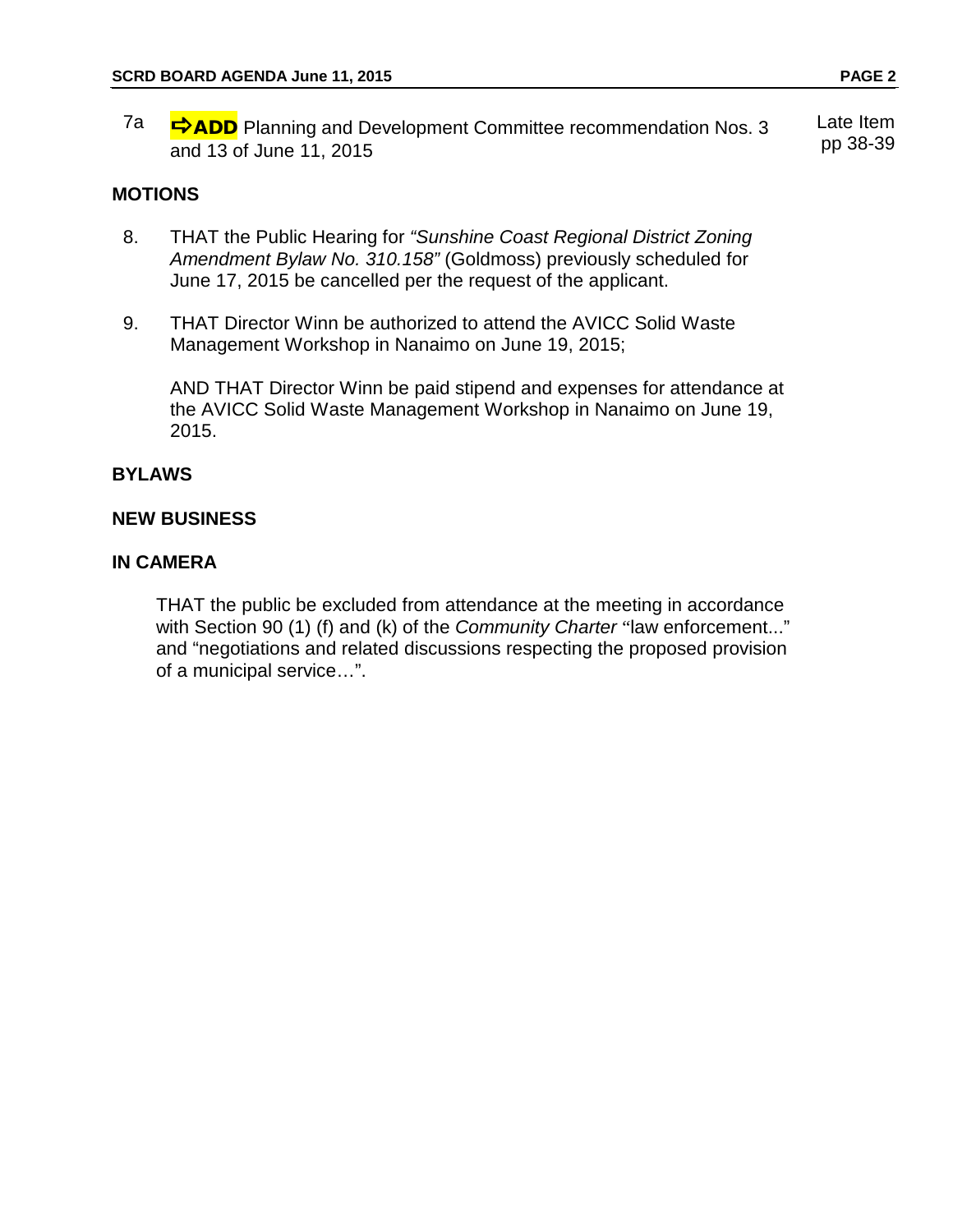470 South Fletcher Road, Box 109 Gibsons, BC V0N 1V0



T: 604.886.2130 gibsons.bclibraries.coop

June 9, 2015

Sunshine Coast Regional District Board of Directors 1975 **Field Road** Sechelt, BC V0N 3A1

Re: Letter of Support: Canada 150 Community Infrastructure Program

Dear Sirs,

This is a request to the Sunshine Coast Regional District for a letter of support for the Gibsons & District Public Library in its application for a grant from the Canada 150 Community Infrastructure Program, which will be used to partially fund its Reconfiguration Project (outlined below).

As part of the same request, and as the tenant in the District-owned library building, the Library also requests confirmation of the District's permission for it to undertake the building modifications identified in Phase 2 of the Reconfiguration Project.

As you know, the Library has been a cherished community institution for over 100 years, proudly serving the people of the Town of Gibsons and Areas D, E and F of the Sunshine Coast Regional District. The objective of its Reconfiguration Project is to optimize the existing library space so that it can continue to evolve, offering both traditional services and new programs, learning opportunities and digital resources to meet the changing demands of the community while preserving the accessible and welcoming character of the Library so valued by all its members.

The Library is confident that its Reconfiguration Project aligns extremely well with the stated aim of the Canada 150 Program, which is to leave a lasting legacy to Canadians as part of the celebration of Canada's 150th anniversary by investing in community infrastructure, particularly those projects that celebrate our shared heritage, create jobs and improve the quality of life of Canadians.

The estimated cost of the Reconfiguration Project is approximately \$150,000 and if successful the Canada 150 grant would cover 50% of the project costs. The Library's goal is to raise the remaining funds using the Library's Capital Expansion reserve and through donations from the Gibsons & District Library Foundation.

The Library Reconfiguration Project will be implemented in three phases and the Canada 150 grant funding will support various components of each phase as detailed below.

Other than to acquire some technology for Library operations, the grant funding will not be required for Phase 1 as it involves largely operational changes to make more efficient use of the existing Library space. It includes changes such as reducing the size of the collection through more aggressive weeding of books and the inter-filing of the reference materials.

29a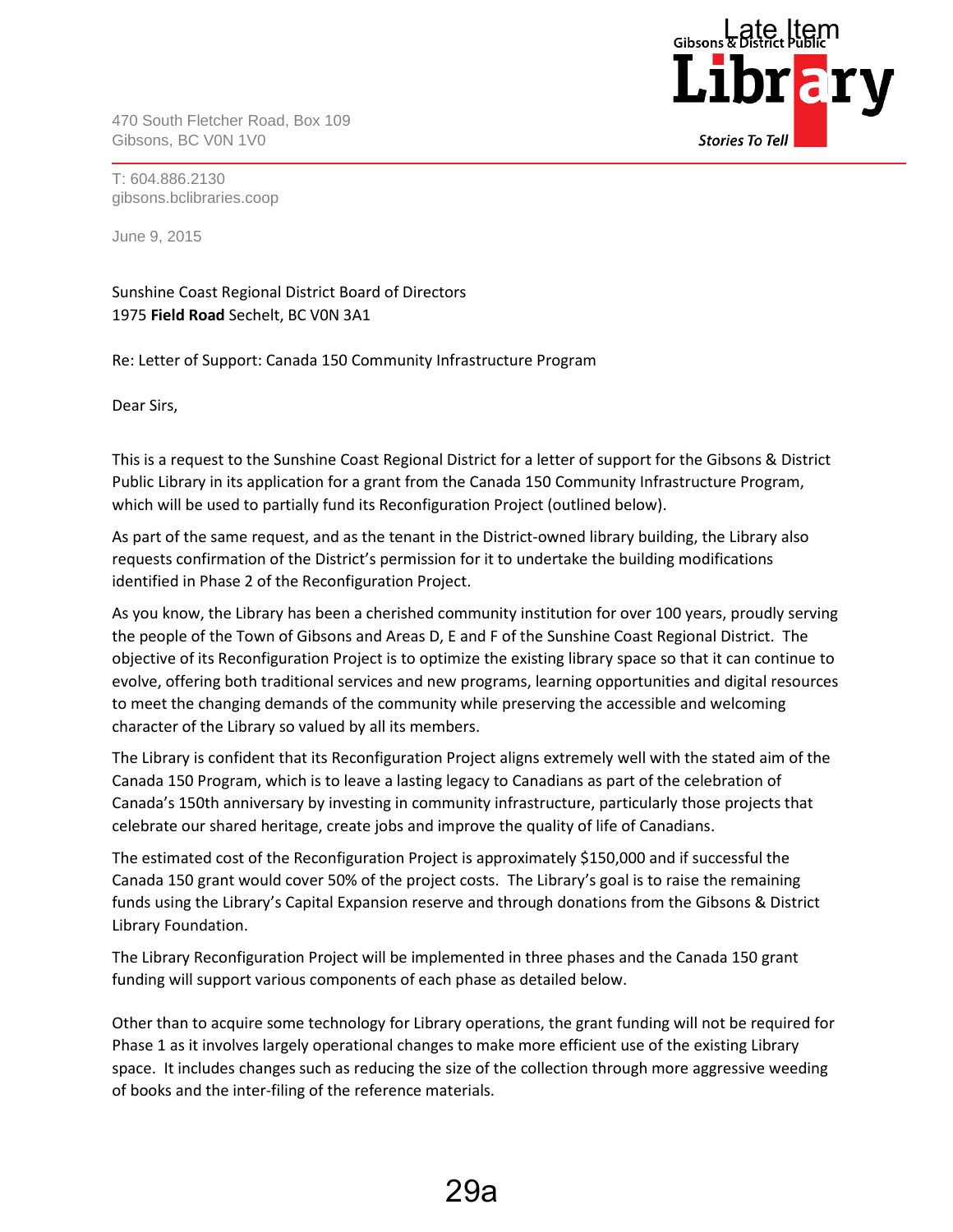The grant funding would support Phase 2 - Building Modifications and Phase 3 - Furniture & Fittings parts of the project. Specific activities which would be supported in these phases include the following:

Phase 2 - Building Modifications:

- Relocate the return slot to the SW side of the entrance door to enable Library expansion into NE area of the foyer
- Expand the Library into the NE area of the foyer to create a new separated area (Teen Area) for youth and teenaged users of the Library
- Install counters with multiple power outlets as work surfaces in the new Teen Area

Phase 3 - Furniture and Fittings:

- Replace the aging carpet throughout the Library
- Rotate shelving 90° to run NE-SW instead of current NW-SE for more efficient use of space
- Acquire additional shelving to augment the existing shelf space
- Re-shelf the collection into the new re-oriented shelving
- Augment ceiling lighting as needed
- Install a "Coffee bar" work surface on the Northeast wall
- Relocate the circulation area closer to the doors using commercially available furniture
- Acquire adjustable commercially available furniture for a new Reference Desk
- Re-locate the Reference Desk away from the Circulation Desk
- Acquire new mobile shelving units for the Paperback collection
- Add more storage in the parkade level of the Library
- Replace the current large, bulky chairs with more space-efficient seating

With your letter of support and the confirmation of permission to undertake the building modifications, the Library will be well positioned for a successful application for the Canada 150 Program. It anticipates launching the Project on April 1, 2016 with completion by March 31, 2017.

A formal unveiling of the new reconfigured Library is planned for on July 1, 2017 in a community event celebrating the Canada's 150th birthday and to recognize all its contributors and supporters.

The Library continues to be a prized community institution that we hope will also be recognized as a lasting legacy from the Canada 150 Program, and will continue to provide long-term benefits to our community through greater access to literacy and learning.

Thank you for your ongoing support.

Please send the letter of support before June 17, 2015 to Tracey Therrien, Library Director, Gibsons & District Public Library email: ttherrien@gibsons.bclibrary.ca

Sincerely, Manjit Kang, Board Chair Gibsons & District Public Library Board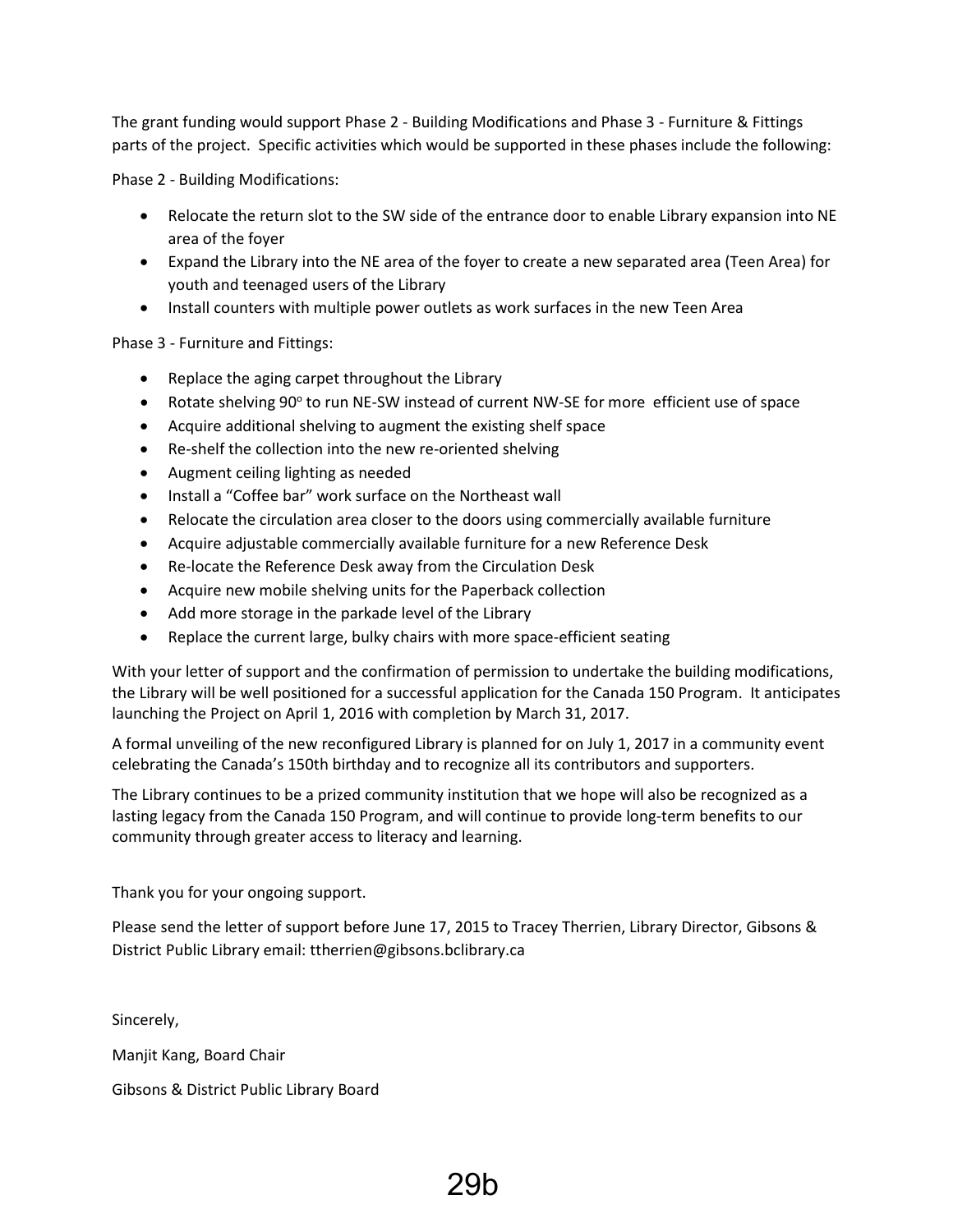# **Recommendation No. 3** *Crown Land Application File 2411510 – Residential Private Moorage, Ruby Lake (Area A)*

The Planning and Development Committee recommended that the staff report dated June 3, 2015 and titled "Crown Land Application File 2411510 for a Residential Private Moorage (Specific Permission) fronting Lot 19, DL 3989, Plan 12096, Ruby Lake, Pender Harbour, Area A" be received;

AND THAT staff submit the following comments to the Crown:

a) The applicant should be made aware that the SCRD would require a development permit for any structure to be constructed within 30 meters of Ruby Lake. This would include future plans to construct or reconstruct a ramp or stairs or other structure joining the dock to the upland property. Land clearing, especially of vegetative buffers at the lake front, during any phase of residential development is also subject to development permit area requirements;

b) The applicant should contact the *shíshálh* Nation regarding archeological and culturally sensitive sites in the area;

c) The SCRD strongly encourages senior government not to permit structures which obstruct public access along the foreshore in areas which are actively used, or likely to be used, by the general public, such as Ruby Lake;

d) Associated with the dock, powerboats operating in the 'environmentally sensitive lake' area of this application should be limited to access to and from waterfront properties;

e) When refueling powered watercraft, boaters shall be encouraged to take great care to avoid spillage of petroleum products;

f) Storage of hydrocarbons (fuel, lubricating oils) should be prohibited on dock structures and within 50 meters of the natural boundary of Ruby Lake;

g) Future repairs and maintenance of the dock should be required to be done in such a way as to protect both domestic drinking water quality and aquatic habitat. The use of treated wood or plywood and the use of wood preservative for dock and pier construction on Ruby Lake should be prohibited. Lakefront property owners should be encouraged to remove existing docks and piers constructed of pressure treated lumber or plywood. The use of untreated cedar is preferred and encouraged;

h) The Crown should consider limiting the term of the tenure to ten to twenty years, to be consistent with other tenures in the area;

AND FURTHER THAT this recommendation be forwarded to the June 11, 2015 Regular Board meeting for adoption.